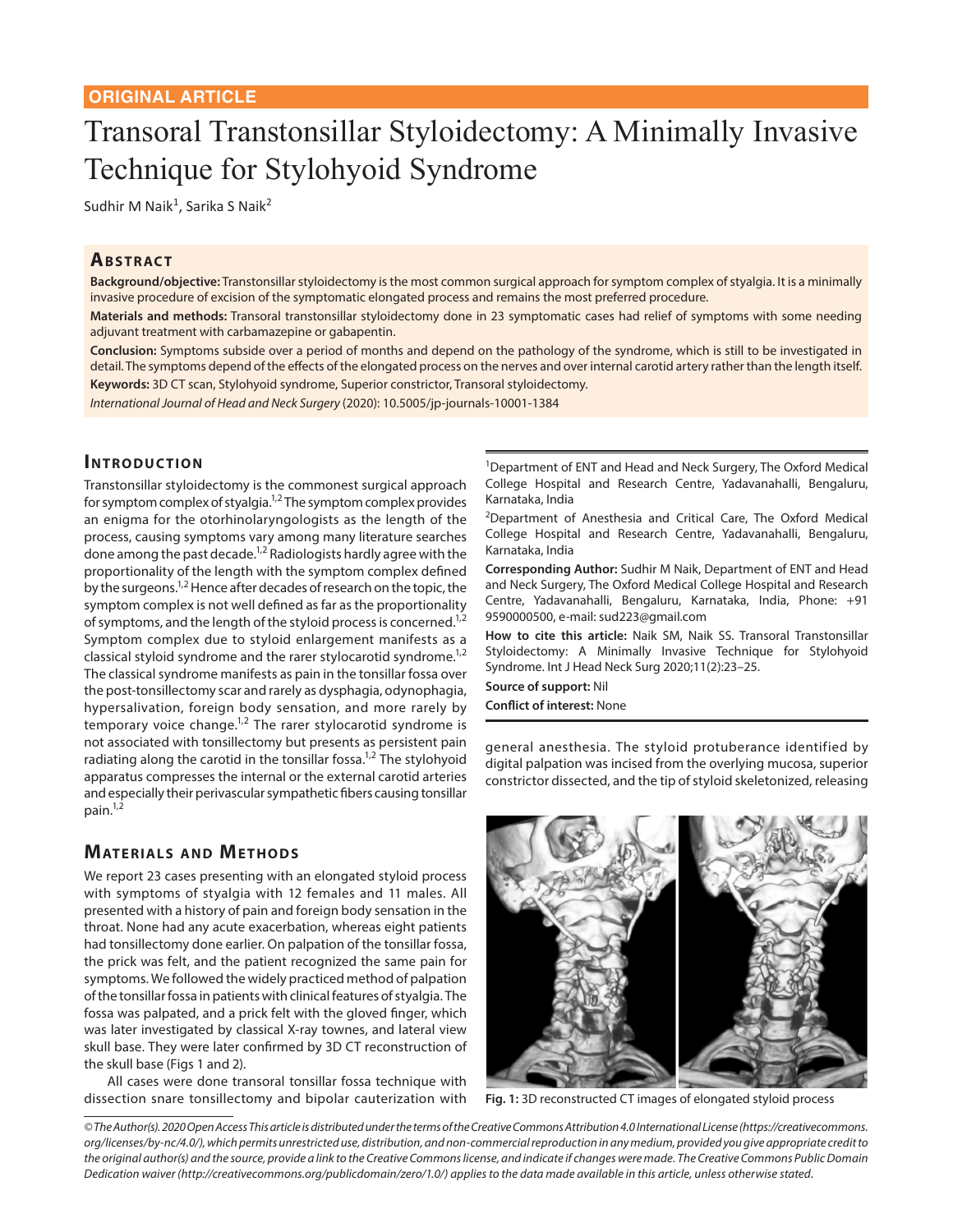

**Fig. 2:** 3D reconstructed CT images measuring the length of styloid process

the muscles and ligaments attached to it. The split muscle bed is cleaned by povidone-iodine solution, and the superior constrictor muscle closed by 3-0 vicryl. No more suturing is done in the tonsillectomy method. But in the anterior pillar incision method, the pillar is closed with the same 3-0 vicryl at the mucosal reflection onto the tonsils. The procedure was repeated in the other fossa in bilateral cases with the normal postoperative protocol as of tonsillectomy with oral antibiotics and anti-inflammatory drugs for 7 days at discharge (Fig. 3).

#### **Dis c u s sio n**

Initially, the styloid symptom complex was defined as elongation more than 25 mm in length later recently consensus has been arrived for the length of 30 mm.<sup>3</sup> The incidence of the stylohyoid syndrome is 4–7%, while the irony is only a meager 4% of the patients have the classical symptom complex.<sup>4,5</sup> So the overall incidence is less than 1% seen mostly in the third and fourth decade.5,6 The length, diversion, and compression effects of the elongated styloid process give rise to symptoms in patients with the palpable process in the tonsillar fossa. $3-6$ 

Stylohyoid complex consists of the styloid process, stylohyoid ligament, and lesser horn of hyoid bone derived from the 2nd branchial arch of Reichert cartilage with the process arising from temporal bone just anteromedial to the stylomastoid foramen. $3-6$ Three muscles, i.e., styloglossus, stylohyoid, stylopharyngeus, and two ligaments, i.e., stylohyoid and stylomandibular ligament attached to the styloid process lying beside important neurovascular structure in the neck, i.e., v, vii, ix, x, xi, xii cranial nerves, and internal jugular vein.<sup>6,7</sup> The tip of styloid usually lies between internal and external carotid arteries, and its angulation (medial, lateral, anterior, or posterior) and length cause symptoms, respectively.<sup>6,7</sup> The anterior angulation and ossification of the ligament are responsible for symptoms like persistent throat pain, foreign body sensation, dysphagia, odynophagia, chronic neck pain, headache, and referred otalgia.<sup>8</sup>

Symptoms are often vague with pain in the throat, facial pain, referred otalgia, and dysphagia, while elongated styloid is seen in 4% of the population while less than 10% are symptomatic. $9,10$  Also postulated are proliferation of granulation tissue after a traumatic fracture of styloid process insertion tendinosis or impingement on the carotid vessels as well as the glossopharyngeal, lower branch of trigeminal and the chorda tympani.<sup>11,12</sup> The proposed etiopathology



**Fig. 3:** Diagrammatic representation of minimally invasive transtonsillar approach

includes surgical trauma or local chronic irritation that can lead to osteitis and periostitis of styloid complex with consequent reactive ossifying hyperplasia leading to pressure symptoms.<sup>1,13</sup> Here, the glossopharyngeal nerve may be compressed, degenerative and inflammatory insertion tendinitis, irritation of pharyngeal mucosa and v, vii, ix, and x cranial nerves by fibrosis of post-tonsillectomy scar, as well as sympathetic nerve irritation due to impingement on carotids.1,13 Elongated styloid process is a differential diagnosis of temporomandibular joint (TMJ) disorder.<sup>14</sup> This causes pain in the TMJ region or preauricular region, mandibular movements, joint noises and sounds, referred pain, headaches, tinnitus, earaches, vertigo or dizziness, and hyperacusis.14

The CT is the diagnostic method of choice for symptomatic styalgia; screening can be done by panoramic radiographs and ultrasound.15,16 3D-CT reconstruction of images accurately makes the length of the process, direction, and anatomical relation to adjacent tissues.<sup>17</sup> The patient can be explained by the disease and the planned surgery.<sup>17</sup> 3D reconstruction gives a length of 30 mm, to be normal and all above it is considered abnormal if the symptoms are suggestive.<sup>15,16</sup> These reconstructed images classify the styloid elongation into three types, type I represents uninterrupted elongated styloid process, type II represents a styloid process apparently being joined to the stylohyoid ligament by a single pseudo-articulation (articulated elongated styloid process) while type III consists of interrupted segments of the mineralized ligament, creating the appearance of multiple pseudo-articulations within the ligament.<sup>18</sup>

The surgical approaches include an external (transcervical) and an internal (transoral).<sup>13</sup> An extraoral surgical approach reduces the damage caused to the surrounding tissues and nerves that could occur during the operation due to less anatomic exposure and intraoral commensals.19 The incision here extends the mastoid process along the sternocleidomastoid to the level of the hyoid then up across the neck to the midline of the chin, which can give rise to the scar for benign disease and rarely damage to cutaneous nerves.<sup>2,3</sup> Persistence of symptoms after adequate surgical excision is seen in 20% of cases, which is explained as glossopharyngeal nerve being entrapped in the fibrous tissue or the cut end of inadequately shortened styloid process irritating the overlying bed of the tonsillar fossa.<sup>7</sup>

Endoscopic visualization to help visualization of small vessels nerves and other anatomically important structures are reported.<sup>17</sup>